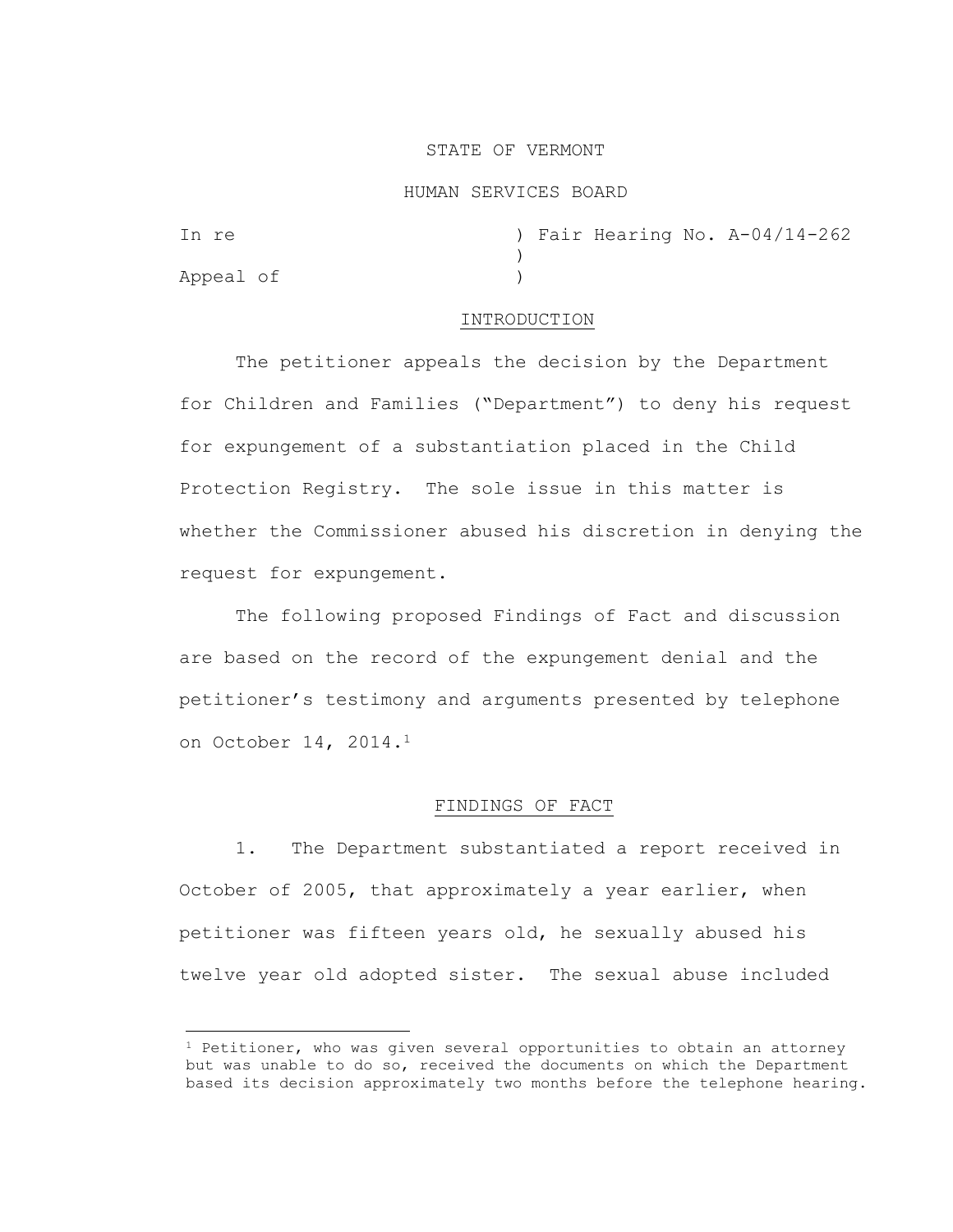petitioner fondling his adopted sister under her clothes by touching her breasts, buttocks and genitals, and included digital penetration on at least one occasion. Petitioner self-reported these abuse incidents, and subsequently admitted that his sister had not given him permission to touch her and that she was scared during the incidents.

2. Petitioner went into therapy soon after the Department substantiated the October 2005 report and completed that therapy while he was in the Department's custody in 2005.

3. In a psychological assessment completed in November of 2005, the evaluating psychologist concluded that, at that time, petitioner was "truly struggling with aggressive and sexually deviant urges, but with highly inadequate internalized emotional resources for controlling these impulses[,]" and that given his current "level of emotional disorder," it was "unlikely that [petitioner] could adequately resolve these issues and make significant progress in community based placement and therapy." In light of his conclusions, the psychologist recommended residential treatment.

4. Based on the 2005 assessment, petitioner was accepted into the Baird Center Park Street Program ("Park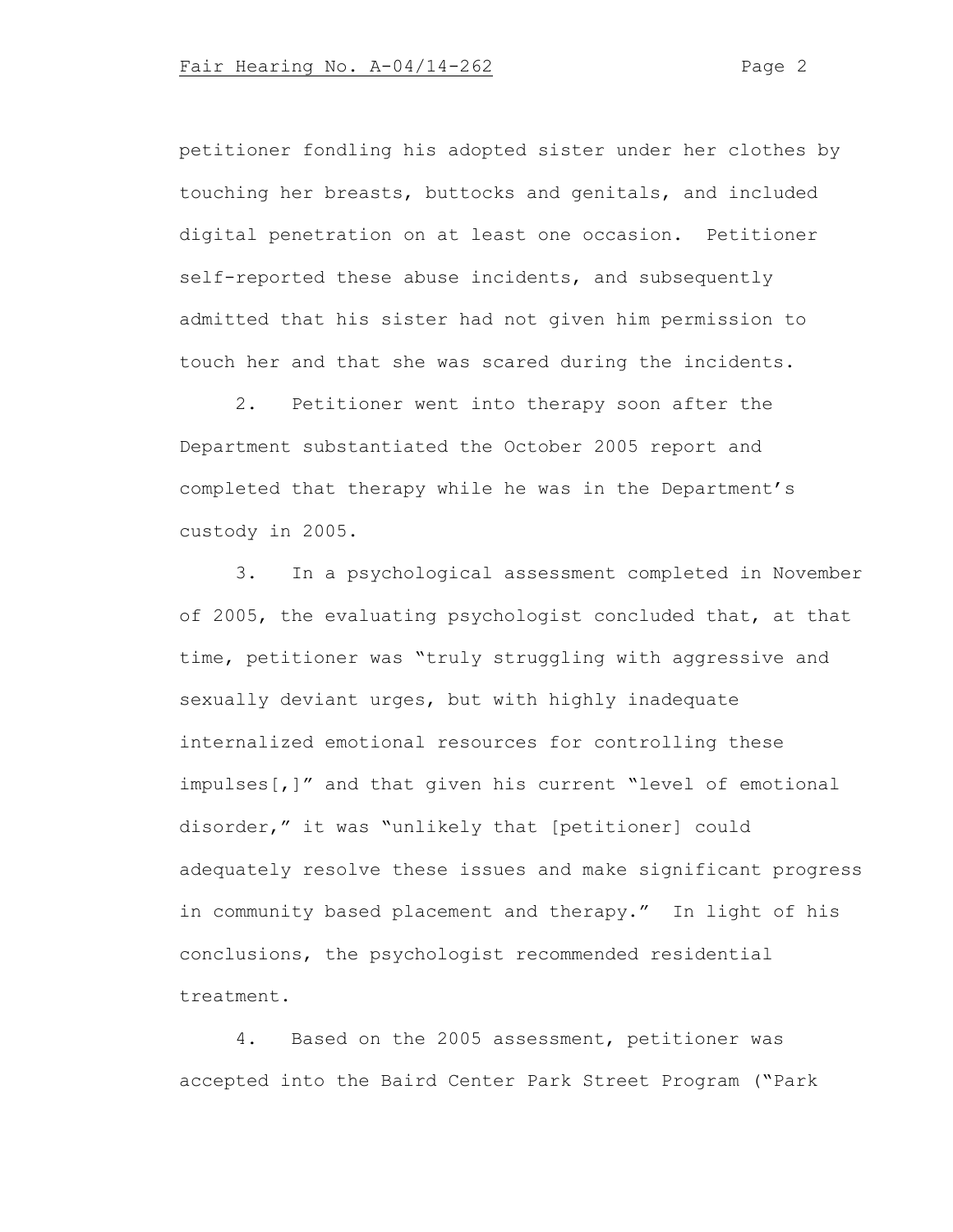Street") in January of 2006, where he participated in treatments related to mental health, past childhood trauma and abuse, and sexually offending behaviors for approximately nine months.

5. Records related to petitioner's discharge from Park Street in conjunction with his eighteenth birthday in January of 2007 document that he had taken responsibility, without minimization or excuses, for the abuse of his adopted sister in 2005, and that he was "low risk" for repeated sexual offenses based on the specifics of the abuse in 2005.

6. Park Street records document several of the following measures which were to be implemented and/or which were recommended upon discharge:

- petitioner would be placed in the Spectrum Co-op residential treatment program, which would be a step in his treatment process, and it was recommended that petitioner's treatment team begin planning for continued services after he turned eighteen;
- it was recommended that petitioner continue individual therapy, and if he continued to struggle with his mental health issues, to consider participation in group counseling;
- petitioner should begin having community experiences to improve confidence and self-esteem;
- petitioner should expect to complete, review and modify safety plans for each experience in which he is involved; and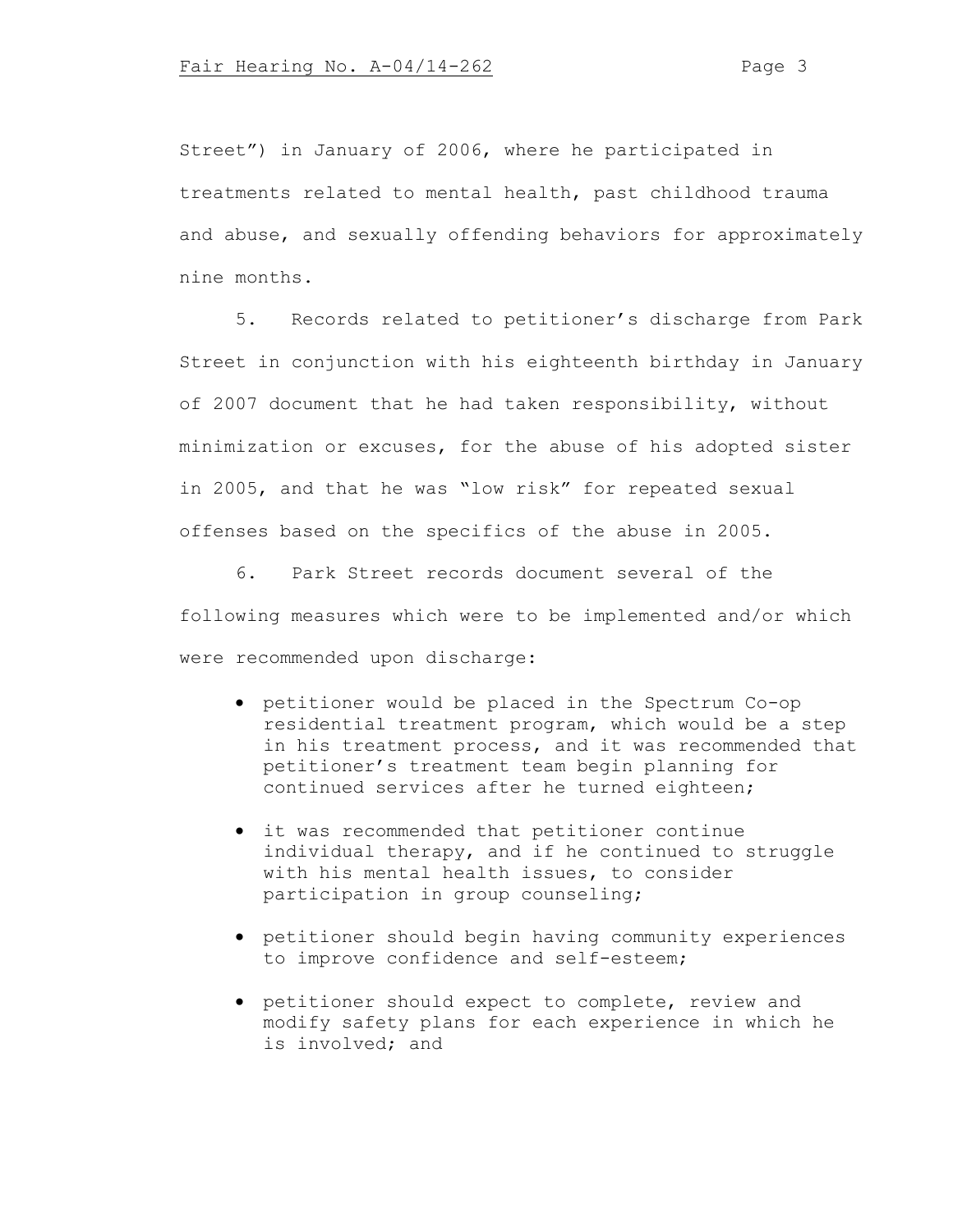• petitioner should not have any unsupervised time at the computer, and his use should be routinely checked for appropriateness.

7. Notwithstanding the assessment that petitioner was "low risk" for repeated sexual offenses, the Park Street treatment staff recommended that, due to petitioner's "lack of cooperation on the psychosexual evaluation prior to Park Street and his progress in treatment, . . . a psychosexual evaluation be repeated around the time that [petitioner] is discharged from Park Street. This may give a clearer picture of [petitioner]'s risk and whether his problematic personality traits . . . have persisted."

8. Department records show that petitioner did not complete recommended programs at Spectrum, and as a result, he was released from the Department's custody in August of 2007 and his case was closed.

9. Since the 2005 substantiation, petitioner has been the subject of the following unsubstantiated reports to the Department which were documented and considered when the Commissioner reviewed petitioner's request to have the 2005 substantiation expunged:

• a report in January of 2008 was accepted for investigation of risk of harm for sexual abuse based on allegations that petitioner was viewing photographs of naked pre-teen females on the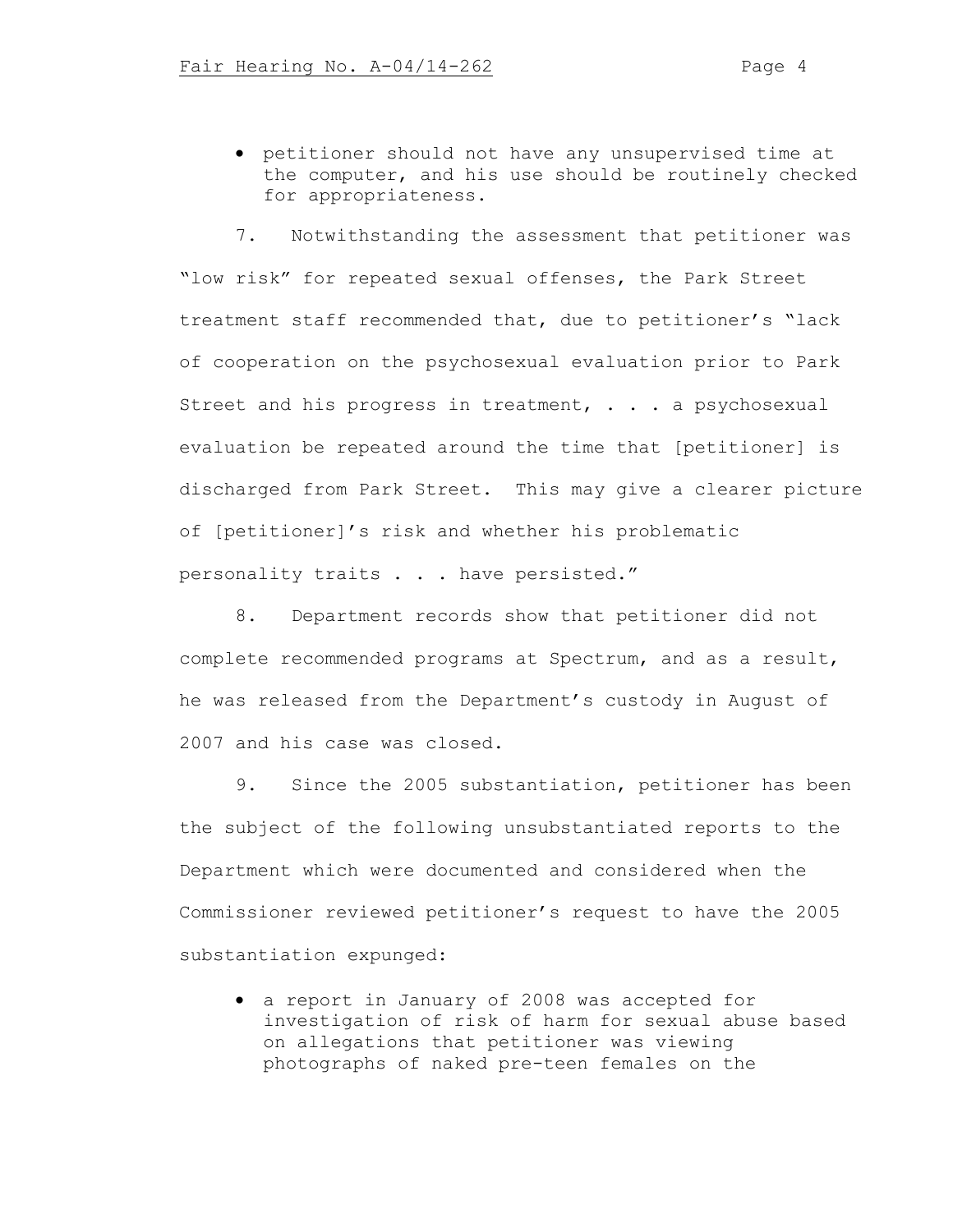internet, but, although petitioner declined to be interviewed during the investigation, the Department concluded that he did not expose children in the home to these photographs;

- two reports of risk of harm for sexual abuse in December of 2008 and July of 2013, alleging petitioner had been in the presence of children while on the Child Protection Registry for his 2005 substantiation, were not accepted for investigation because they were primarily based on the existence of the 2005 substantiation, petitioner was a juvenile at that time, he had completed sex offender treatment,  $2$ and he had no subsequent substantiations or criminal charges related to sexual reoffending; and
- in May of 2013, a report was accepted for a Juvenile Proceeding Act/CHINS B assessment for risk of physical injury based on allegations that petitioner behaved inappropriately, including joking too much and trying to make out with his wife while they were visiting their four-month old daughter, who had meningitis, at the hospital, as well as allegations that petitioner screamed and yelled at the baby when she cried, but the Department concluded that petitioner and his wife were providing appropriate care for their children and closed the case.
- 10. In support of his case during the Commissioner's

Review, petitioner submitted a letter from a good friend stating that, based on his observations, he does not believe petitioner to be at risk of committing sexual offenses.

<sup>2</sup> With respect to completing sex offender treatment, the Department's records include a July 3, 2006 report in which a social worker reported that petitioner had "completed Sex and Sexuality and understood what he had been taught." However, in a subsequent report dated November 1, 2006, the same social worker noted that while petitioner "was consistently able to identify his cycles of abuse . . . [and] high risk behaviors and situations," and he "was able to show and (sic) intellectual understanding of the skills, . . . he tends to fall short in implementing them into his everyday life in the moment of need."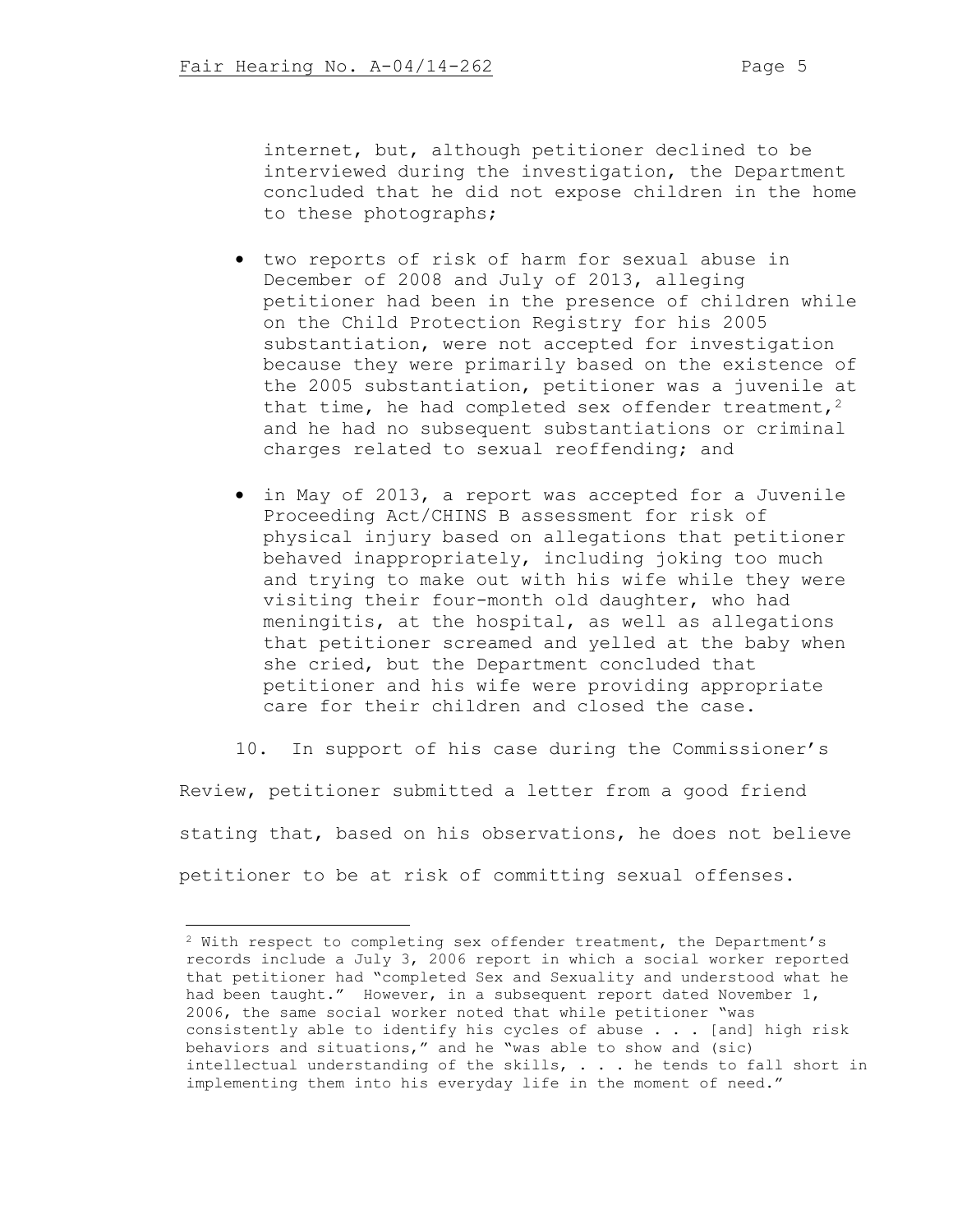Petitioner also submitted a copy of his Licensed Nursing

Assistant ("LNA") license to the Commissioner.

11. During a telephone hearing, petitioner offered the following testimony and arguments in response to the Department's denial of his expungement request:

- he acknowledged that he made a mistake when he sexually abused his adopted sister in 2005;
- when he aged out of the treatment program in Rutland [Park Street}, he went straight into Spectrum Youth and Family Services [also referred to as the Spectrum Co-op], and lived at the Co-op "for quite some time."
- he has done everything that has been asked of him, he has been around children, and he has not reoffended;
- he was told that when he turned eighteen that his case would be expunged;
- he did not find out he was on the Child Protection Registry until he applied for a job as a LNA;
- he is now married and he and his wife have three children, including a baby;
- he believes he has made a significant amount of change in his life, and that he has rehabilitated himself through the counseling, medications, and PTSD treatment he has previously received;
- he emphasized that he is trying to improve his life, and the 2005 substantiation is the only thing holding him back, as it has prevented him from getting a job as an LNA and from enlisting in the military;
- he acknowledged that he is not currently receiving counseling or therapy;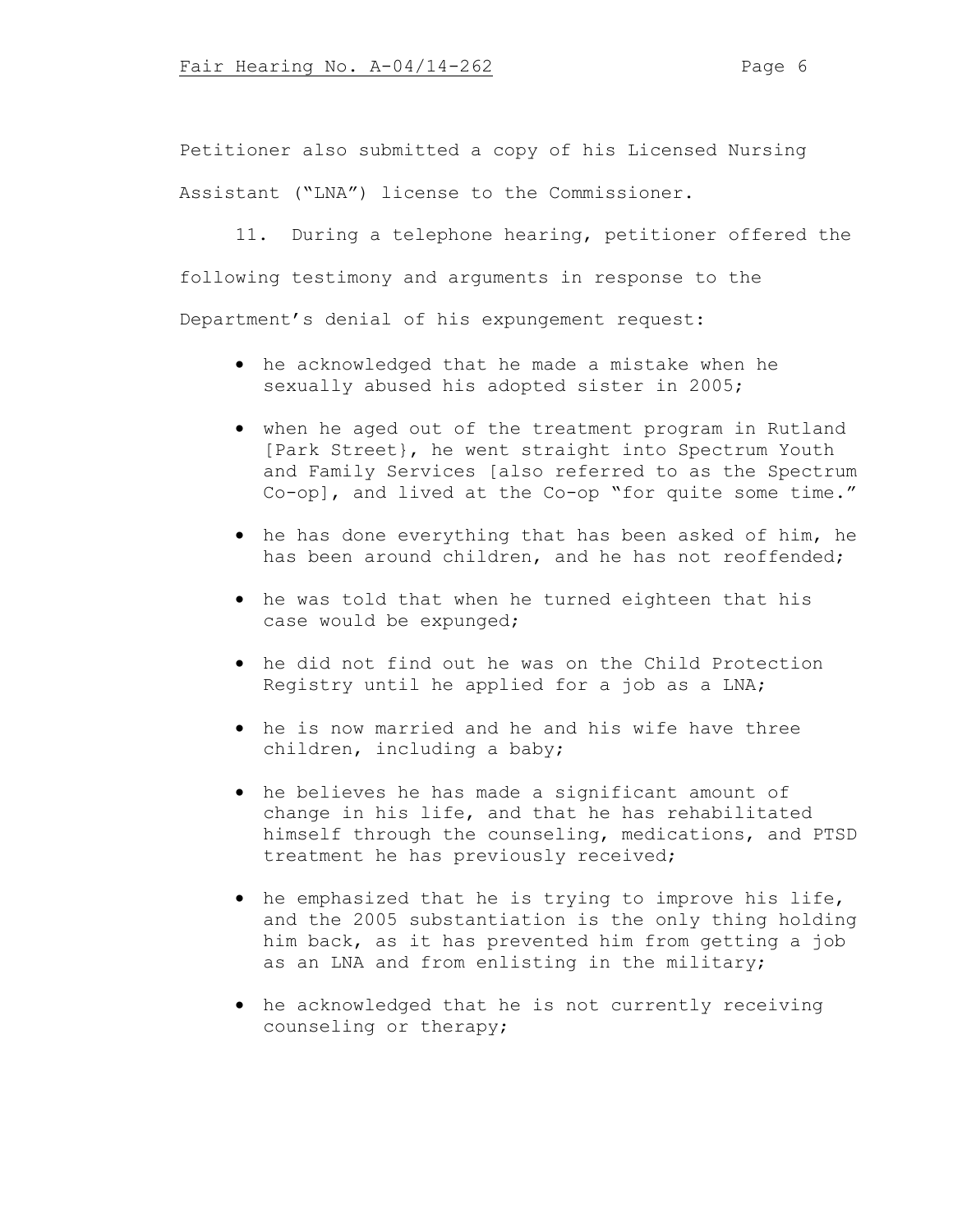- he asserts he is not receiving counseling or therapy because (a) the staff at the Spectrum Co-op told him that he only needed to continue counseling for PTSD, and that he confirmed this in a telephone conversation after he left Spectrum, but that he was unable to obtain any documentation of the conversation, and (b) he added that Spectrum told him that he did not need counseling, but he could continue with treatment if he wanted to do so;<sup>3</sup> and
- he concluded that he has not continued counseling because he has been doing relatively well since then.

12. There is no evidence or credible testimony that petitioner completed the counseling and treatment recommended when he was discharged from Park Street, or that he has undergone a psychosexual evaluation since that time.

13. By letter dated March 26, 2014, the Commissioner informed petitioner of the decision to deny his request for expungement of the 2005 substantiation. The denial was based on an analysis which referred to all of the above evidence and evaluated it with reference to the statutory considerations: the nature and number of substantiations, the amount of time elapsed since the substantiations, the circumstances of the substantiations that would indicate whether a similar incident would be likely to occur, any activities that would reflect upon the person to have changed

<sup>&</sup>lt;sup>3</sup> As the testimony in this paragraph is clearly in conflict with information fully documented in Department records, and in any event is offered without any documentation that is reasonably required to support such assertions, it is not found credible.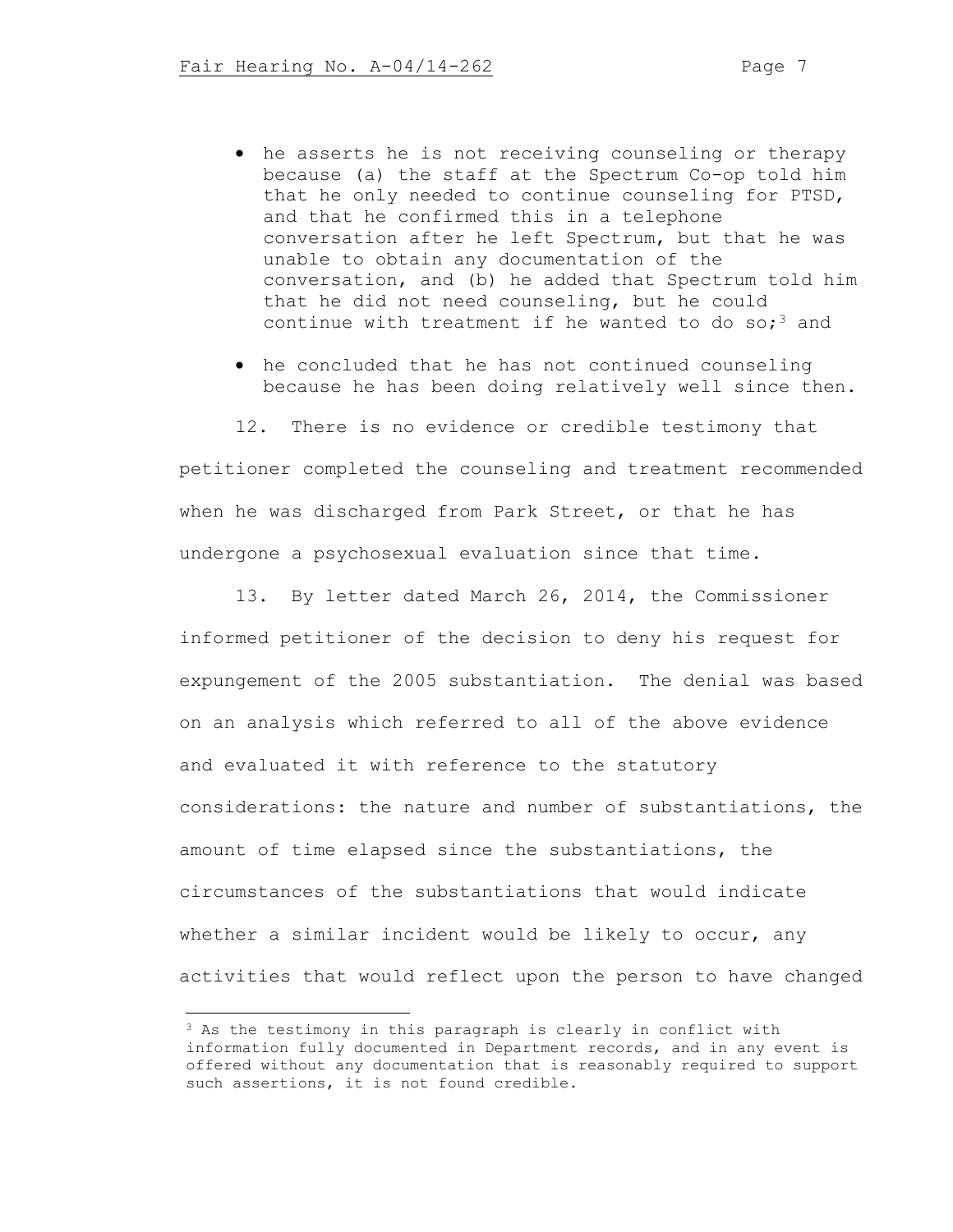behavior or circumstances (such as therapy, employment or education), and references that attest to the person's good moral character.

14. The Commissioner's decision explained that the request was denied because (1) petitioner's conduct in 2008 and 2013 indicated ongoing mental health issues, including sexually offending behaviors, and raised concerns that previously completed treatments for those issues had not been successful, and (2) he had not provided any professional documentation that he had received any on-going psychiatric or mental health care, that he had successfully completed therapy as recommended when he was discharged from Park Street, or that he had completed a psychosexual evaluation which established that he no longer poses a risk to children.

### ORDER

The Department's decision denying petitioner's expungement request for the 2005 substantiation is affirmed.

### REASONS

Expungements may be requested according to the following statutory timeframe:

(a) A person whose name has been placed on the registry prior to July 1, 2009 and has been listed on the registry for at least three years may file a written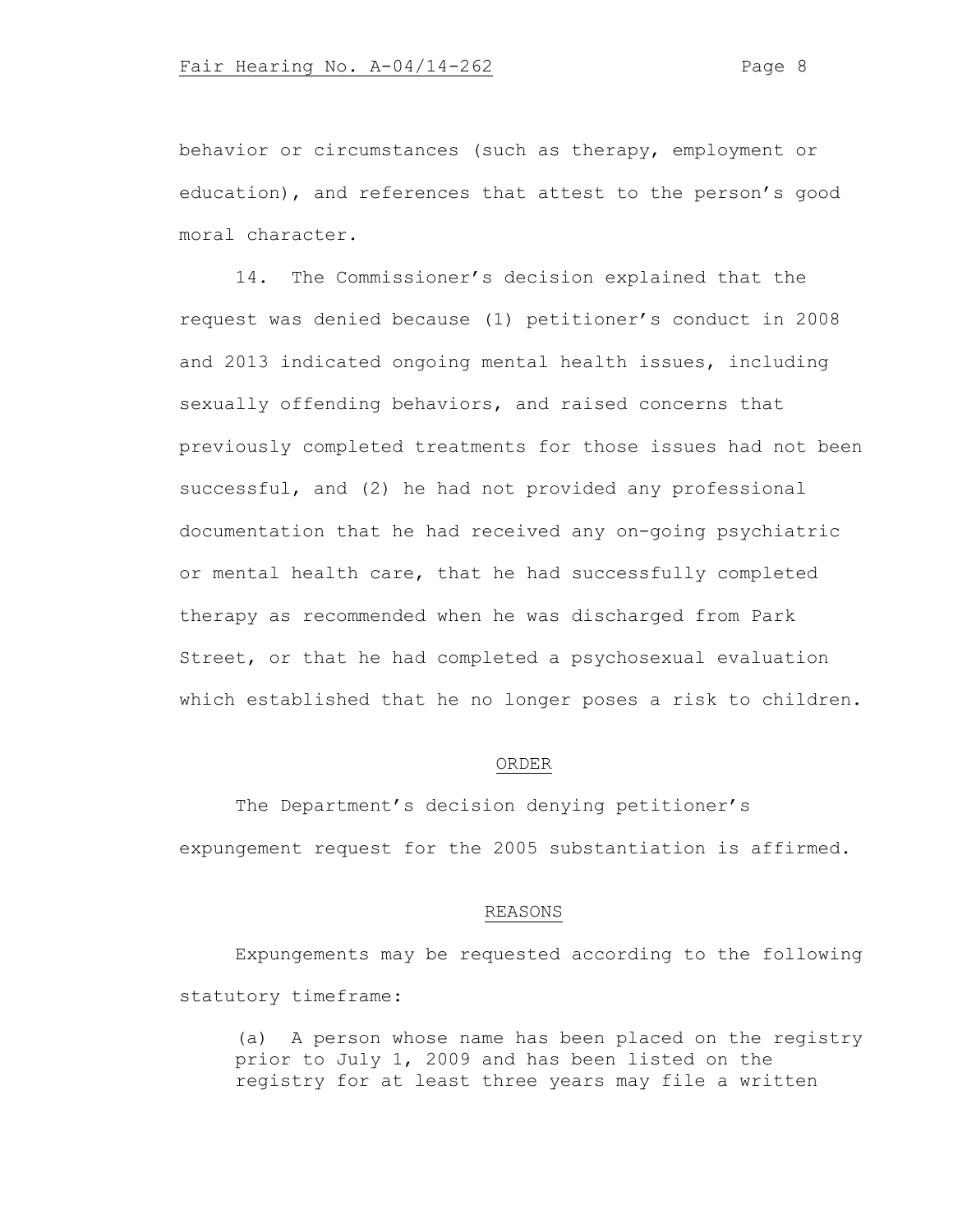request with the commissioner, seeking a review for the purpose of expunging an individual registry record. A person whose name has been placed on the registry on or after July 1, 2009 and has been listed on the registry for at least seven years may file a written request with the commissioner seeking a review for the purpose of expunging an individual registry record. The commissioner shall grant a review upon request.

. . .

(d) A person may seek review under this section no more than once every 36 months.

33 V.S.A. § 3916c.

There is no dispute that petitioner was eligible to file a request for expungement of the 2005 report of sexual abuse because the report was substantiated more than three years ago.

Timely requests for expungement are governed by the criteria set forth in the statute as follows:

(b) The person [seeking expungement] shall have the burden of proving that a reasonable person would believe that he or she no longer presents a risk to the safety or well-being of children. Factors to be considered by the commissioner shall include:

(1) The nature of the substantiation that resulted in the person's name being placed on the registry.

(2) The number of substantiations, if more than one.

(3) The amount of time that has elapsed since the substantiation. (4) The circumstances of the substantiation that would indicate whether a similar incident would be likely to occur.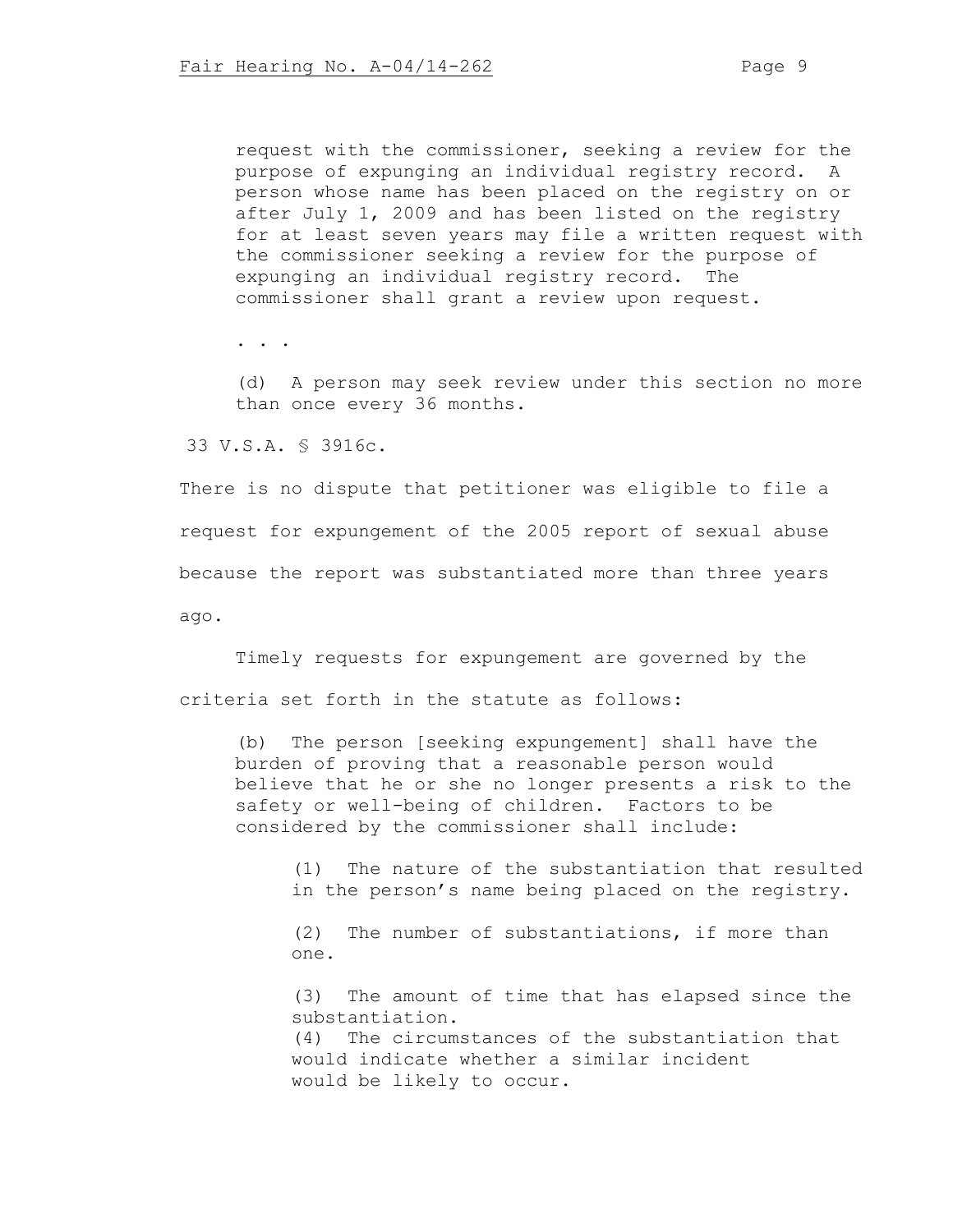(5) Any activities that would reflect upon the person's changed behavior or circumstances, such as therapy, employment or education.

(6) References that attest to the person's good moral character.

33 V.S.A. § 4916c.

Thus, the petitioner is required to demonstrate to the Commissioner that a reasonable person would believe he no longer presents a risk of harm to children. The Commissioner is required to consider the petitioner's request with regard to the above factors and to determine whether petitioner has met his burden.

In this case, the Commissioner considered the evidence before him, including records of the Department and the petitioner's own submissions and statements during the review. The Commissioner analyzed that information in light of the factors required by the above statute and concluded that petitioner's substantiation should not be expunged at this time. The Commissioner's decision was based in part on consideration of the unsubstantiated reports of risk of harm for sexual abuse<sup>4</sup> and physical abuse<sup>5</sup> that were filed since 2005, and in large part on the fact that petitioner did not

<sup>4</sup> While the Commissioner considered the reports of risk of harm for sexual abuse in December of 2008 and July of 2013, the Review decision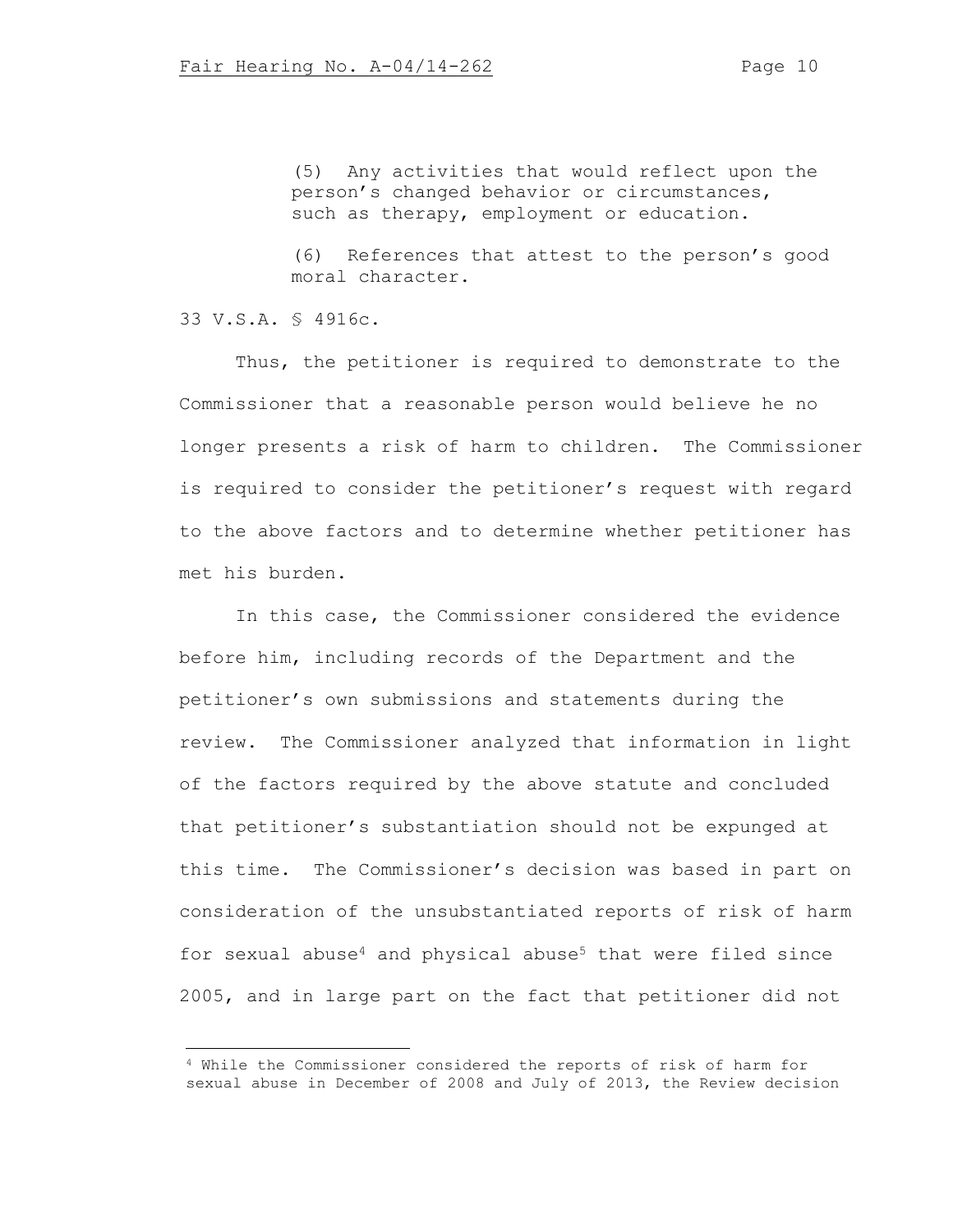provide documentation that he had completed recommended therapy and treatment after being discharged from Park Street in 2006, and that he had not undergone a psychosexual evaluation as recommended.

A person aggrieved by the Commissioner's decision to deny expungement may appeal to the Human Services Board. 33 V.S.A. § 4916(e). The Board's standard of review is specifically prescribed by statute:

The person shall be prohibited from challenging his or her substantiation at hearing, and the sole issue before the board shall be whether the commissioner abused his or her discretion in denial of the petition for expungement. The hearing shall be on the record below, and determinations of credibility of witnesses made by the commissioner shall be given deference by the board.

33 V.S.A. § 4916c(e).

dated March 26, 2014 and the reviewer's notes indicate that the Commissioner did not rely upon those two reports as reasons to deny petitioner's expungement request. However, the Commissioner did rely on the report of risk of harm of sexual abuse in January of 2008 because it involved allegations of viewing child pornography on the internet, and petitioner's treatment team had specifically recommended that petitioner not have unsupervised time at a computer when he was discharged from Park Street in November of 2006. While the Department concluded no sexual abuse occurred because petitioner had not exposed children to internet pornography, the likelihood that petitioner accessed child pornography for his own personal viewing raised questions about the success of his sex offender treatment at Park Street.

<sup>5</sup> The Commissioner relied on the report of risk of harm for physical abuse in May of 2013 because, while the Department found no evidence of neglect or abuse, petitioner's behaviors while visiting his daughter at the hospital may have been due to his untreated mental health issues. The Commissioner concluded that the report raised concerns regarding petitioner's lack of continued treatment for his documented mental health issues and related sexually offending behaviors.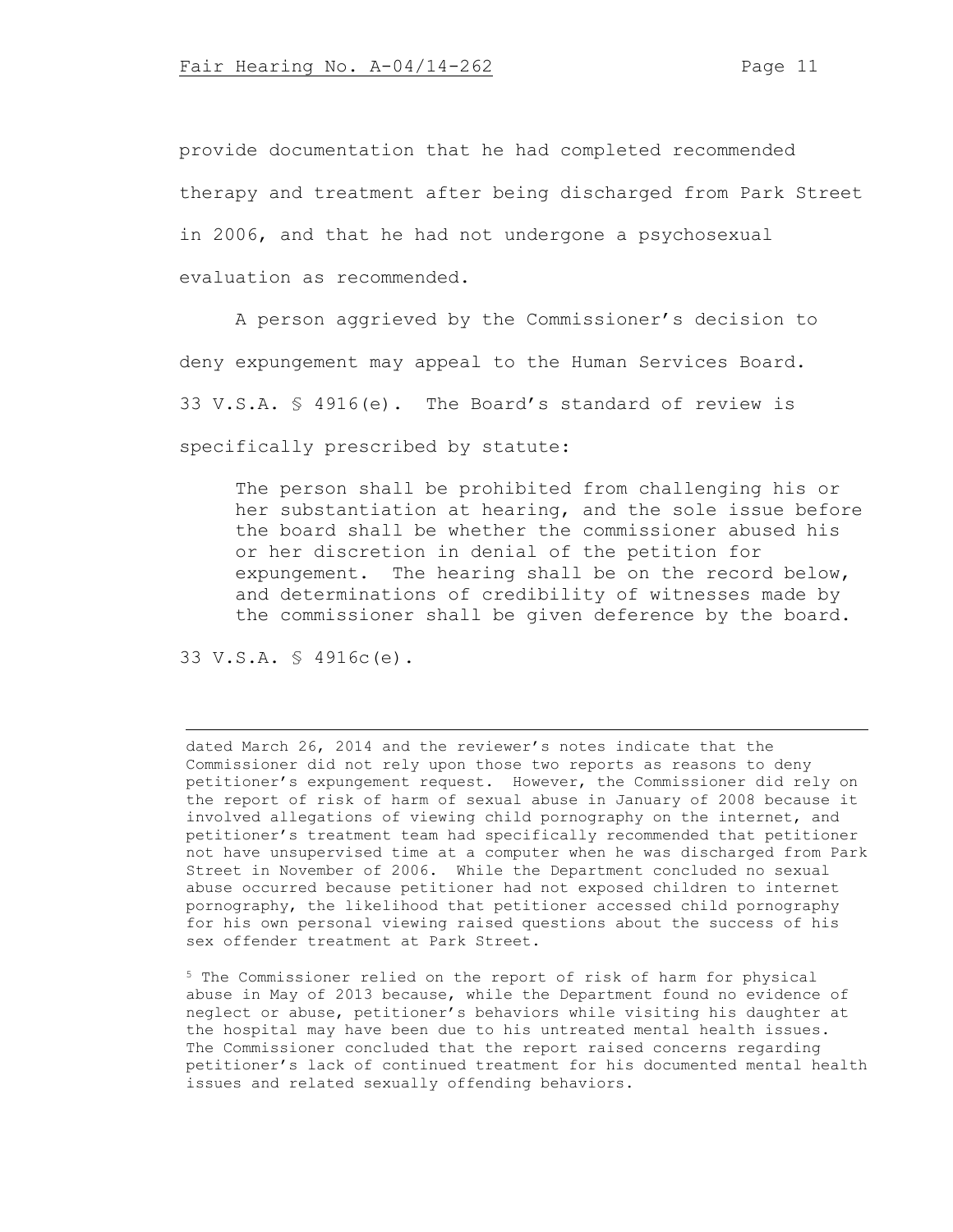On appeal to the Board, the petitioner must show that the Commissioner abused his discretion in deciding that he had failed to demonstrate that petitioner no longer posed a risk to children. 33 V.S.A. § 3316c(e). The petitioner has raised a number of arguments in support of his expungement request, among them a strong argument that he has made significant changes in his life by working, getting married and starting a family.

However, petitioner acknowledged that he is not currently receiving counseling for his mental health issues that are well documented by the Department's records. More importantly, in light of the documented recommendations for ongoing treatment when he was discharged from Park Street, his testimony that staff at the Spectrum Co-op told him, alternatively, that he only needed to continue counseling for PTSD, or that he only needed counseling if he himself wanted to continue treatment, cannot be assigned any weight.

It is the lack of documentation of recommended treatment, as well as petitioner's recent suggestion, notwithstanding evidence to the contrary, that he does not need such treatment, that support the Commissioner's decision to decline to expunge petitioner's substantiation at this time. If the petitioner is willing to undergo a psychosexual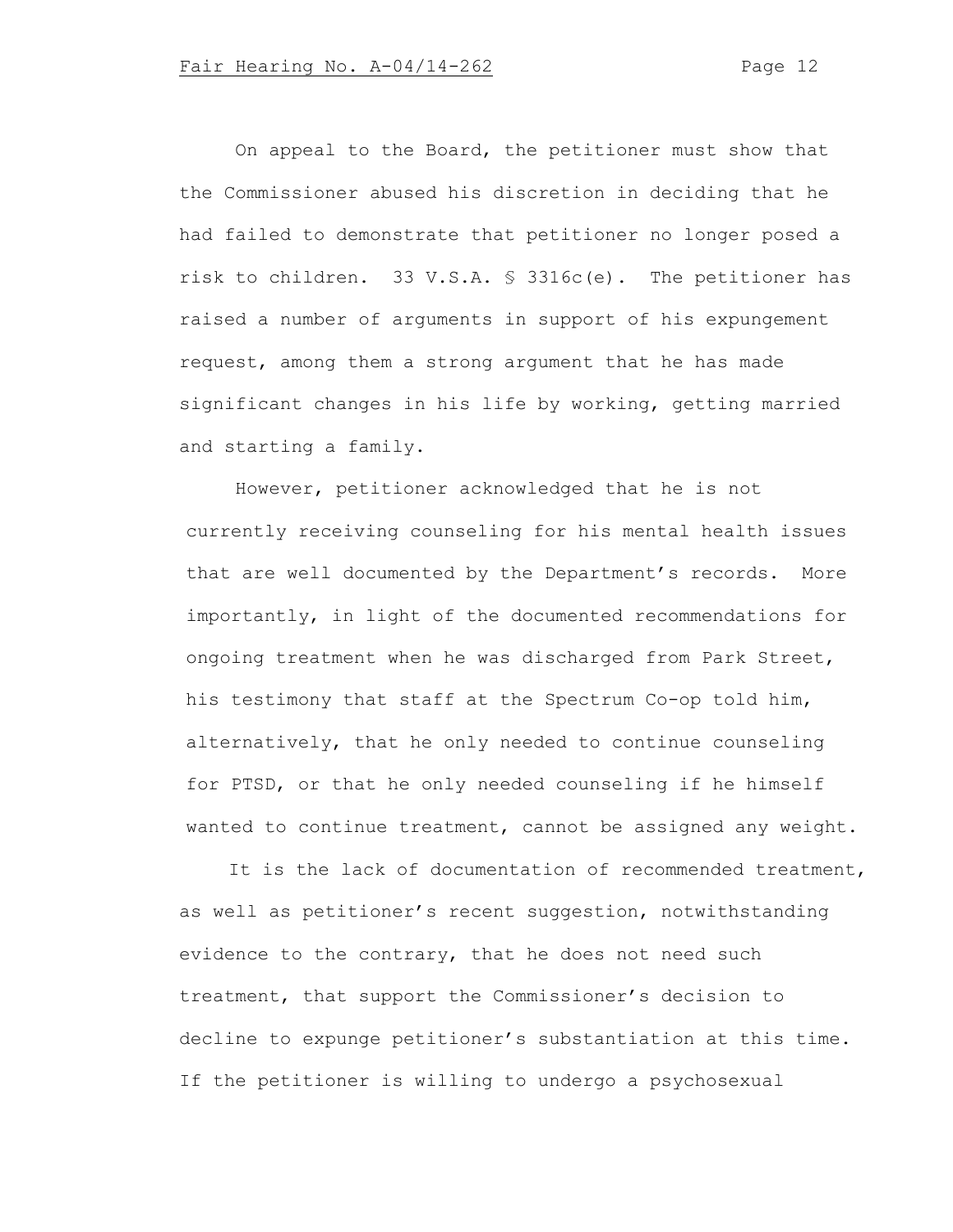evaluation as recommended, he can do so and try to persuade the Commissioner in the future that he is no longer a risk to children.6 He cannot, however, persuade the Board to find that the Commissioner abused his discretion in the absence of such an evaluation or some other professional assessment establishing that an evaluation is not necessary.

 The petitioner has made no persuasive argument that the Commissioner has failed to consider all the evidence, has relied on evidence that was not accurate, or did not analyze salient factors under the statute, all important considerations in a review for abuse of discretion. *See, e.g.,* Fair Hearing No. A-01/11-12. The Commissioner's review decision in this case acknowledges and discusses all of the relevant evidence and reaches a conclusion based on that evidence that the petitioner had failed to show he no longer poses a risk of harm to children. The decision makes it clear that the Commissioner referenced and evaluated the evidence in light of the salient factors set forth in the statute at 33 V.S.A. 4916b(c). Therefore, it cannot be concluded that the Commissioner's decision to deny petitioner's request for expungement was an abuse of

 $6$  As noted in the March 26, 2014 decision from the Commissioner, petitioner may re-petition for expungement on August 5, 2016.